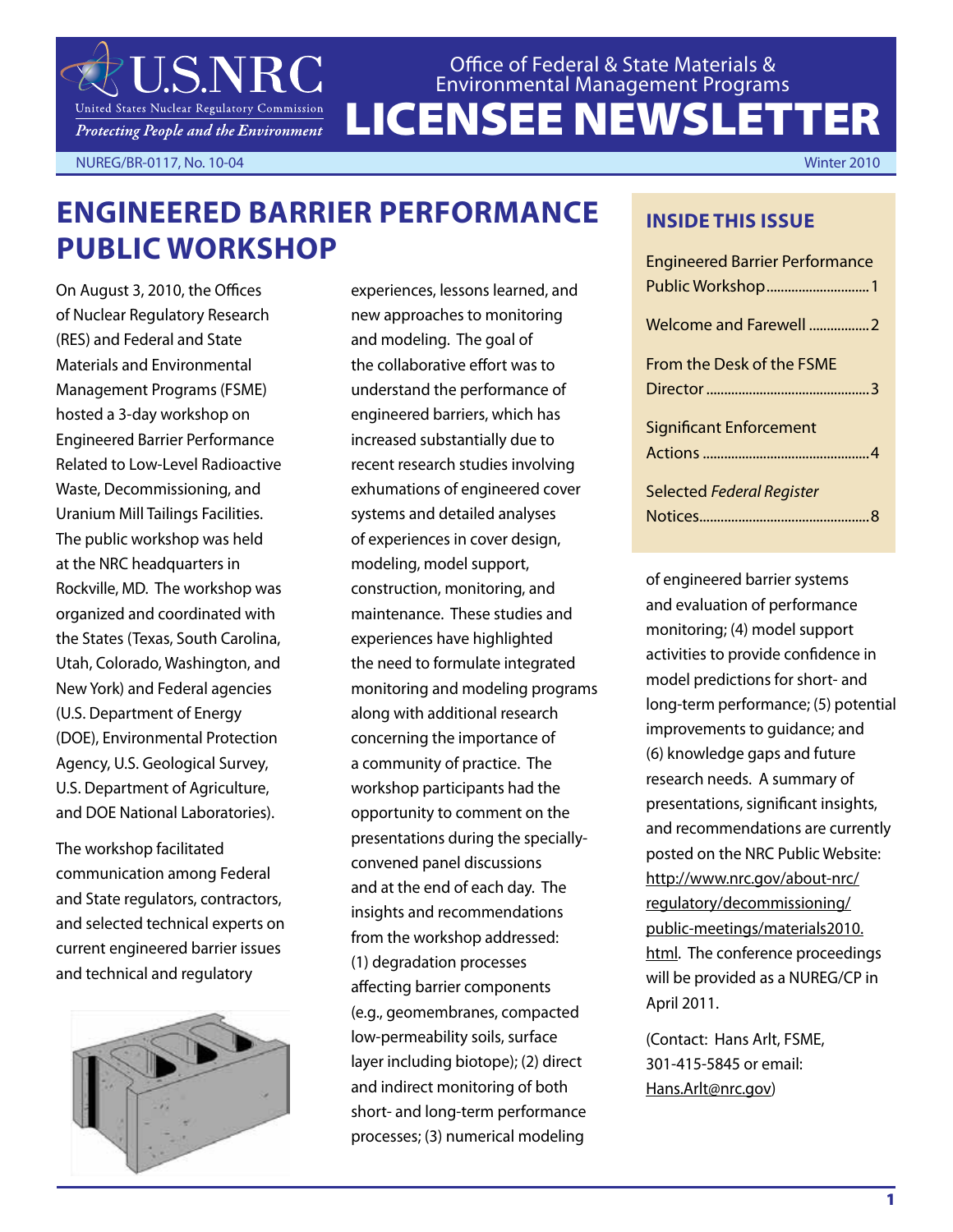#### **Welcome**

#### **Farewell**



*Mr. Robert B. Webber*

The FSME staff would like to welcome Mr. Robert B. Webber as the new Director of the Program Planning, Budgeting and Program Analysis Staff, which was effective in February 2011.

Mr. Webber began his Federal career in 1985 as a Contract Management Intern with the National Institutes of Health. He joined the NRC in 1991 as a Contractor Negotiator in the Office of Administration (ADM). Since that time, he has held a number of progressively more responsible positions in ADM, including the Director of the Division of Facilities and Security, and Senior Contract Specialist. Mr. Webber received a bachelor's degree in business administration from the University of Maryland.

The FSME staff is looking forward to working with Mr. Webber.





*Ms. Adelaide S. Giantelli*

The FSME staff would like also to welcome Ms. Adelaide S. Giantelli as Chief of the Source Management and Protection Branch in the Division of Material Safety and State Agreements, which was effective on January 3, 2011. Her new branch provides programmatic and technical leadership and support for the safety, security, and control of radioactive material.

Prior to this appointment, Ms. Giantelli served as the Team Leader of Transportation Security in the Division of Security Policy in the Office of Nuclear Security and Incident Response (NSIR). Ms. Giantelli joined the NRC in December 1999 as a Project Engineer in the Spent Fuel Project Office in the Office of Nuclear Material Safety and Safeguards (NMSS), and she has held several positions of increasing responsibility in NMSS and NSIR. Ms. Giantelli earned bachelor's and master's degrees in mechanical engineering from Manhattan College in New York City.

The FSME staff is looking forward to working with Ms. Giantelli, as well.



*Ms. Jennifer M. Golder*

The FSME staff would like to congratulate Ms. Jennifer M. Golder, the former Director of the Program Planning, Budgeting and Program Analysis Staff, for her recent appointment as the new Director of the Division of Planning and Budget in the Office of the Chief Financial Officer.

Since joining the NRC in 1999, Ms. Golder has held positions of increasing responsibility. Ms. Golder is a 2008 graduate of the SES Candidate Development Program. Ms. Golder received a bachelor of science degree in speech communication from Old Dominion University and a master of public administration degree from George Mason University.



The FSME staff wishes Ms. Golder all the best and knows that she will succeed in her new position.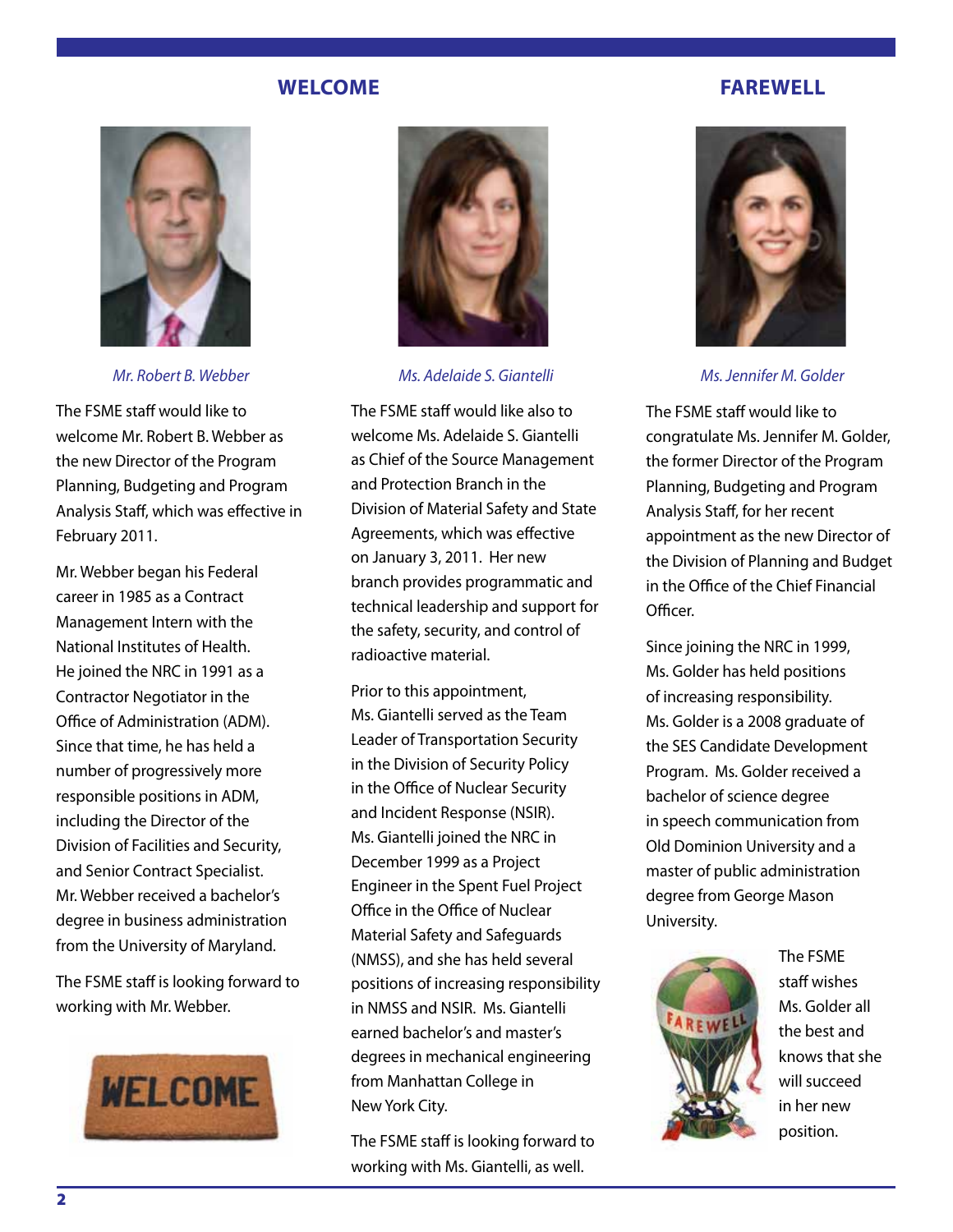

## **from the desk of the fsme DIRECTOR**

In November 2010, I participated in NRC's Fall Senior Leadership Meeting. This meeting centered on the themes and concepts of the management book titled **"Good to Great: Why Some Companies Make the Leap... and Others Don't"** by James Collins. The book described how some companies were able to make the jump to greatness by looking for common characteristics of successful and unsuccessful companies. While the focus of the Collins book was primarily on profit-making corporations, the NRC leadership looked for applications within the regulatory setting.

After the Senior Leadership Meeting, I met with the FSME leadership team (division level managers and the regions) to examine the

similar issues from a nuclear materials and waste management perspective. I would like to take the remainder of this space to describe a few things we discussed:

- While it is important to be aware of issues that can impact us that may be outside our sphere of control, it is especially important to focus energy on those that we **can** influence or control.
- We need to acknowledge that there will always be some degree of managerial attrition. We need to work smarter in order to cultivate the next generation of leaders.
- As we identify potential regulatory gaps, we need to acknowledge that not all gaps need to be filled by new regulations. Sometimes, we just need to do a better job implementing the regulations that we already have in place.
- It is always important to communicate with licensees. It is especially important to do so whenever there are changes in the regulatory requirements, or changes in key licensee personnel and contacts. It is imperative that we help licensees understand what is expected of them, especially with respect to new regulations.
- We need to continue to emphasize the importance of a strong safety culture among all licensees, not just reactor licensees.
- Budget constraints are a given. It is our job to deal with them by leveraging our staff talents and looking to eliminate functional redundancies or low-yielding activities. We must maintain a focus to shed work that is least important to our regulatory mission.
- We need to supplement our Lessons Learned analyses, which tend to focus on areas we could have done better with reviews that also identify what we did particularly well.
- We need to get more of our headquarters staff and management into the field, and we need to invite regional managers to interact more with our headquarters staff.

From your licensee perspective, some of these bullets may just be informational. Others may be directly applicable to you. Either way, I hope you will join us as we strive to move along the path from good to great. It is clearly a journey worth travelling.

As always, thank you for your efforts to ensure safety, security, and the protection of the environment in your daily activities.

Charles L. Miller

Charles L. Miller, Director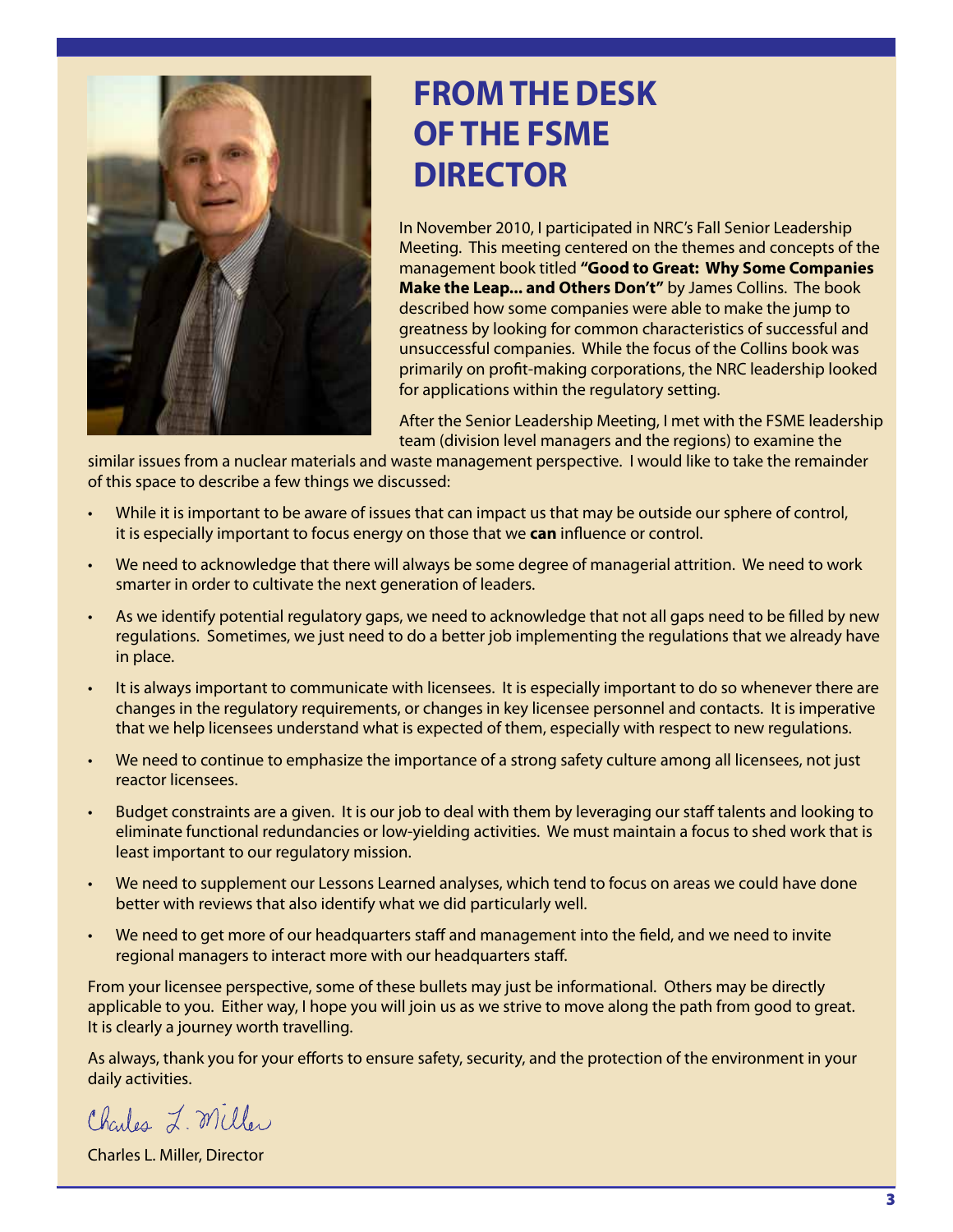

The NRC issued significant actions for failure to comply with regulations.

**Basin Electric Power Cooperative**  (EA-09-258)

On August 26, 2010, the NRC issued a Notice of Violation and Proposed Imposition of Civil Penalty in the amount of \$24,700 to Basin Electric Power Cooperative. The violations involved: (1) Severity Level (SL) II violation of 10 CFR 20.1301(a)(1) for failure to limit radiation exposure to members of the public to less than 100 millirem in a year, resulting in six members of the public receiving doses in excess of 100 millirem; (2) SL III violation of 10 CFR 20.1902(e) for failure to conspicuously post caution signs with the words "CAUTION, RADIOACTIVE MATERIAL(S)" or "DANGER RADIOACTIVE MATERIAL(S)" in areas where nuclear gauges were used; (3) SL III violation of 10 CFR 30.50(b)(4) for failure to notify the NRC within 24 hours after the discovery of an unplanned fire on March 8, 2007, that damaged the integrity of a licensed device; and (4) SL III violation of License Condition 21 of Amendment 10 to NRC Materials License 331822401 for failure to close and lock the nuclear gauge shutters after plant operations had stopped and prior to allowing welders to begin work, resulting in welders exposed to the direct radiation beam from these nuclear gauges.

#### **[Earth Engineering, Inc.](http://adamswebsearch2.nrc.gov/idmws/ViewDocByAccession.asp?AccessionNumber=ML101810184)**  [\(EA-10-062\)](http://adamswebsearch2.nrc.gov/idmws/ViewDocByAccession.asp?AccessionNumber=ML101810184)

On June 28, 2010, the NRC issued a Notice of Violation to Earth Engineering Inc. (EEI) for two Severity Level III violations. The first violation involved a failure to comply with the conditions of the NRC Order Revoking License issued on June 4, 2009. Specifically, the licensee did not pay fees within 30 days or transfer the licensed material to an authorized recipient within 60 days from the date of the Order. The second violation involved a failure to afford the NRC an opportunity to inspect the EEI facility, as required by 10 CFR 19.14(a). Specifically, on October 7, 2009, the licensee did not provide the NRC access to the nuclear portable gauge to inspect the condition of the gauge. Between November 2, 2009, and January 27, 2010, the NRC made several attempts to contact the licensee, but the licensee did not provide access to the EEI facility.

#### **[Laboratory Testing Services, LLC](http://adamswebsearch2.nrc.gov/idmws/ViewDocByAccession.asp?AccessionNumber=ML101880064)** [\(EA-10-069\)](http://adamswebsearch2.nrc.gov/idmws/ViewDocByAccession.asp?AccessionNumber=ML101880064)

On July 6, 2010, the NRC issued a Notice of Violation to Laboratory Testing Services, LLC (LTS) for three Severity Level III violations. The first violation involved a failure



to confine possession and use of byproduct material to the location authorized by the license, as required by 10 CFR 30.34(c). Specifically, the licensee possessed and used portable gauges at a location not authorized by the license. The second violation involved a failure to have an individual named on the license as a Radiation Safety Officer (RSO), as required by the license. Specially, the RSO named in the license left the company in June 2008, and the licensee failed to have an RSO approved by the NRC. The third violation involved a failure to obtain written consent from the NRC before transferring ownership of LTS to HAKS Material Testing Company (HAKS), as required by 10 CFR 30.34(b). Specifically, on January 14, 2010, LTS transferred ownership control of the license to HAKS without the Commission's written consent.

#### **[Mattingly Testing Services, Inc.](http://adamswebsearch2.nrc.gov/idmws/ViewDocByAccession.asp?AccessionNumber=ML102440180)**  [\(EA-10-100\)](http://adamswebsearch2.nrc.gov/idmws/ViewDocByAccession.asp?AccessionNumber=ML102440180)

On September 2, 2010, the NRC issued an Order Revoking License (Immediately Effective) to Mattingly Testing Services, Inc. for multiple violations of NRC requirements. Specifically, (1) on various dates beginning on May 3, 2009, the licensee, in part deliberately failed to implement specified actions required by Confirmatory Order (EA-08-271) involving: (i) conducting an assessment of the radiation safety program, (ii) providing initial safety training to the licensee staff,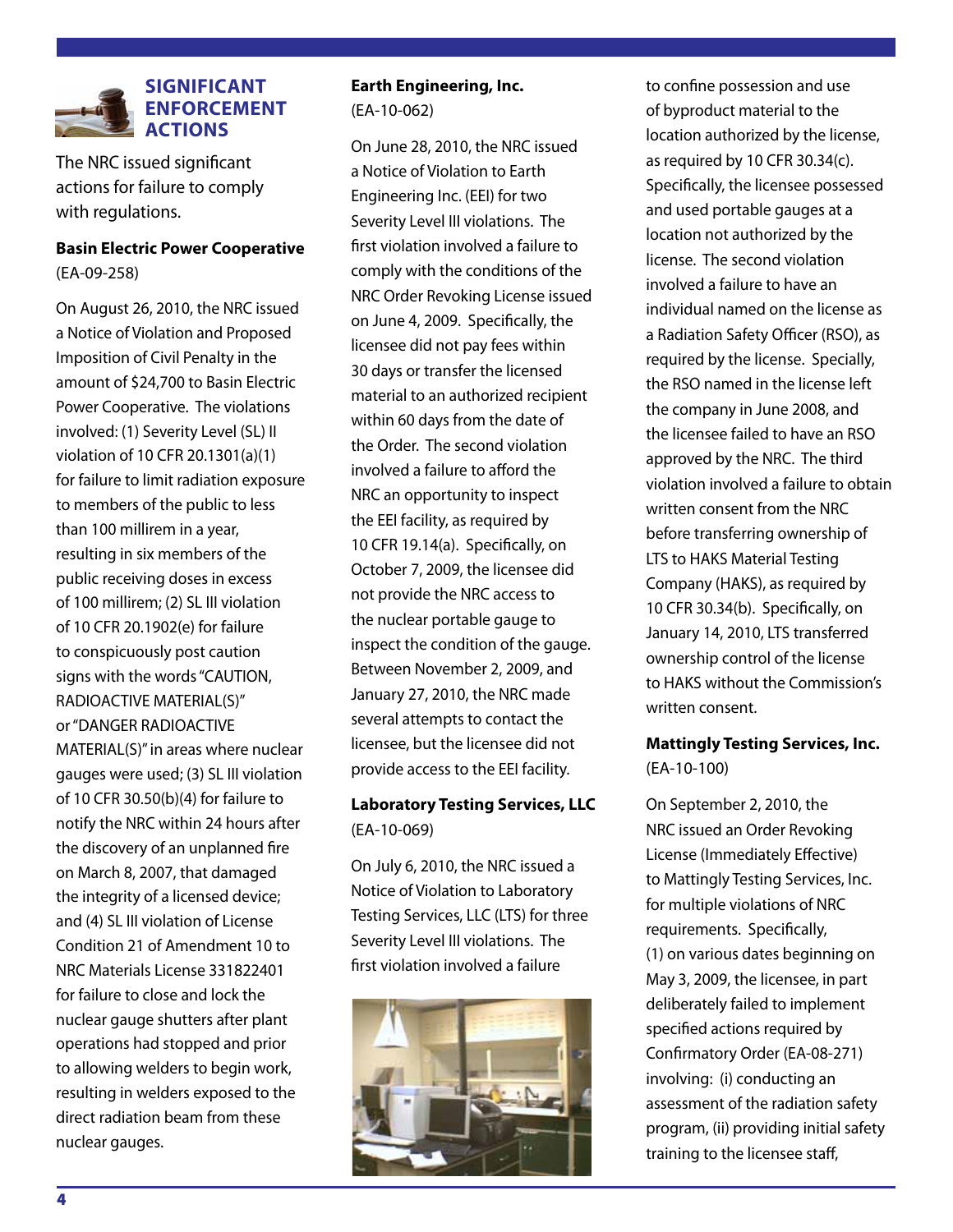(iii) ensuring that an independent consultant's recommended program improvements were provided within 30 days of completing the required reviews, (iv) providing the independent consultant's 2009 annual audit results to the NRC, (v) conducting the initial field audit of radiography operations by the independent consultant by May 3, 2009, and (vi) submitting a required license amendment request by May 3, 2009; (2) from May 13, 2006 through September 9, 2009, the licensee deliberately failed to establish and maintain a prearranged response plan with the local law enforcement agency (LLEA) in accordance with Increased Controls Order (EA-05-090), Attachment B, Section IC-2(b); (3) on March 6, 2007, the licensee's president deliberately failed to provide complete and accurate information to an NRC inspector in accordance to 10 CFR 30.9 regarding the licensee's effort to establish a prearranged response plan with the LLEA; (4) on October 22, 2009, while under oath, the licensee's president deliberately failed to provide complete and accurate information to an NRC investigator in accordance with 10 CFR 30.9 regarding the licensee's effort to establish a prearranged response plan with the LLEA; (5) on July 4, 16, and August 29-30, 2009, the licensee failed to maintain a dependable means to detect, assess, and respond to unauthorized access to radioactive materials in accordance with Increased

Controls Order (EA-05-090) Appendix B, Section IC-2(c); (6) on June 22, 2009, the licensee failed to properly secure a radiographic exposure device for transport with proper blocking and bracing to prevent loss during transit in accordance with 10 CFR 20.1802, 10 CFR 34.35(d), and 10 CFR 71.5 that led to the device being lost in the public domain; and (7) on June 22, 2009, the licensee willfully failed to immediately notify the NRC about the lost radiographic exposure device in accordance with 10 CFR 20.2201.

#### **[St. Louis Testing Laboratories,](http://adamswebsearch2.nrc.gov/idmws/ViewDocByAccession.asp?AccessionNumber=ML102440893)  Inc.** [\(EA-10-085\)](http://adamswebsearch2.nrc.gov/idmws/ViewDocByAccession.asp?AccessionNumber=ML102440893)

On August 31, 2010, the NRC issued a Notice of Violation to St. Louis Testing Laboratories, Inc., for a Severity Level III violation involving the failure to ensure each individual who acts as a radiographer or a radiographer's assistant wears a direct reading dosimeter, an operating alarm rate meter, and a personal dosimeter at all times during radiographic operations as required by 10 CFR 34.47(a). Specifically, on October 22, 2009, a radiographer inadvertently left his personal dosimeter in a tool bag inside a permanent radiographic cell while performing radiographic shots.

#### **[Southern Earth Sciences, Inc.](http://)**  [\(EA-10-110\)](http://)

On July 19, 2010, the NRC issued a Notice of Violation to Southern Earth Sciences, Inc (SES), for a Severity Level III violation

involving the failure to file NRC Form 241,"Report of Proposed Activities in Non-Agreement States,"



at least 3 days prior to engaging in licensed activities within NRC jurisdiction, as required by 10 CFR 150.20. Specifically, between January 2008, and April 2009, SES, a holder of a Florida license, stored or used portable gauges in an area of exclusive federal jurisdiction without a specific license issued by the NRC nor had SES filed a Form 241 with the NRC.

#### **[Superior Well Services, Ltd.](http://)**  [\(EA-10-077\)](http://)

On October 21, 2010, the NRC issued a Notice of Violation and Proposed Imposition of Civil Penalty in the amount of \$34,000 to the Superior Well Services, Ltd. (SWS), for two Severity Level III violations. The violations involved the licensee's failure to: (1) secure a shipment of radioactive materials on a public highway to prevent shifting during normal transportation conditions in accordance with 10 CFR 71.5(a); control and maintain constant surveillance of the licensed material in an unrestricted area as required by 10 CFR 20.1802; and notify the NRC of the missing licensed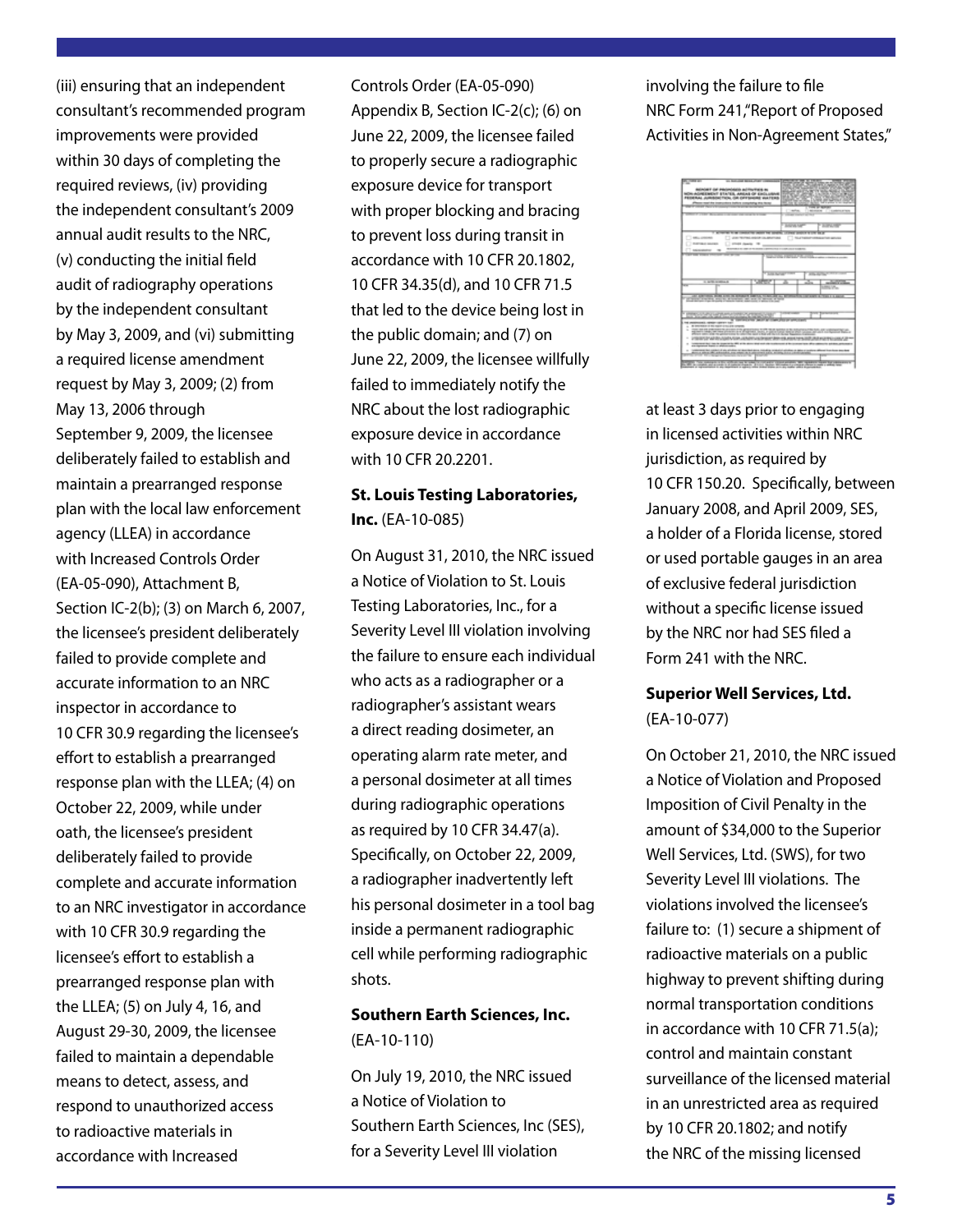material in accordance with 10 CFR 20.2201(a); (2) conduct required radiological surveys of vehicles before transporting licensed material in accordance with 10 CFR 39.67, and the deliberate falsification of survey records for the vehicles. Specifically, on September 20, 2008, while transporting licensed material on a public highway, SWS did not secure a shipment of radioactive materials, failed to control and maintain constant surveillance of the licensed material for at least 90 minutes until SWS located and retrieved the sources, and also failed to notify the NRC of the missing licensed material until July 23, 2009, which was 10 months after the actual event. In addition, on an unspecified number of occasions prior to July 22, 2010, before transporting licensed materials, SWS did not make radiation surveys of the position occupied by each individual in the vehicle and of the exterior of the vehicle used to transport the licensed materials and recorded survey results that were obtained by copying from previous survey records.

#### **[Universal Engineering](http://adamswebsearch2.nrc.gov/idmws/ViewDocByAccession.asp?AccessionNumber=ML102390355)  [Sciences, Inc.](http://adamswebsearch2.nrc.gov/idmws/ViewDocByAccession.asp?AccessionNumber=ML102390355)**  [\(EA-10-138\)](http://adamswebsearch2.nrc.gov/idmws/ViewDocByAccession.asp?AccessionNumber=ML102390355)

On August 27, 2010, the NRC issued a Notice of Violation to Universal Engineering Sciences, Inc. (UES), for a Severity Level III violation involving the failure to file NRC Form 241, "Report of Proposed Activities in Non-Agreement States," at least 3 days prior to engaging

in licensed activities within NRC jurisdiction, as required by 10 CFR 150.20. Specifically, UES used portable gauges containing sealed sources at numerous areas of exclusive federal jurisdiction within the States of Florida and Georgia without obtaining a specific license issued by the NRC or filing NRC Form-241 with the NRC, as required.



#### **[Bryan LGH Medical Center](http://adamswebsearch2.nrc.gov/idmws/ViewDocByAccession.asp?AccessionNumber=ML102310593)**  [\(EA-10-066\)](http://adamswebsearch2.nrc.gov/idmws/ViewDocByAccession.asp?AccessionNumber=ML102310593)

On August 18, 2010, the NRC issued a Notice of Violation to Bryan LGH Medical Center dba Bryan LGH Heart Institute (Bryan Heart) for a Severity Level III violation involving the failure to file NRC Form 24, "Report of Proposed Activities in Non-Agreement States," at least 3 days prior to engaging in licensed activities within NRC jurisdiction, as required by 10 CFR 150.20. Specifically, as of December 16, 2009, Bryan Heart, a holder of a Nebraska State license, provided mobile nuclear medicine services at a temporary job site in the State of Missouri, a non-Agreement State, without filing a reciprocity submittal for calendar year 2009 with the NRC.

#### **[Christiana Care Health Services](http://adamswebsearch2.nrc.gov/idmws/ViewDocByAccession.asp?AccessionNumber=ML102370150)**  [\(EA-10-141\)](http://adamswebsearch2.nrc.gov/idmws/ViewDocByAccession.asp?AccessionNumber=ML102370150)

On August 24, 2010, the NRC issued a Notice of Violation to the Christiana Care Health Services (CCHS) for a Severity Level III violation involving the failure to develop and maintain written procedures to provide high confidence that each administration requiring a written directive was performed in accordance with the written directive as required by 10 CFR 35.41. Specifically, CCHS's written procedures for high dose rate remote (HDR) afterloader treatments did not: (1) include a quality assurance process to test and evaluate proper functioning of all measurement tools used to determine treatment parameters; and, (2) specify how personnel should respond when unknown and questionable treatment distances were encountered during HDR simulation measurements. As a result of these procedural inadequacies, a medical event occurred when a patient received a dose to an unintended tissue and did not receive the prescribed dose to the intended tissue during an HDR treatment conducted between January 18 and 22, 2010.

#### **[Department of Veteran Affairs](http://adamswebsearch2.nrc.gov/idmws/ViewDocByAccession.asp?AccessionNumber=ML102350127)**  [\(EA-10-081\)](http://adamswebsearch2.nrc.gov/idmws/ViewDocByAccession.asp?AccessionNumber=ML102350127)

On August 23, 2010, the NRC issued a Notice of Violation (NOV) and Proposed Imposition of Civil Penalty



in the amount of \$39,000 to the Department of Veteran Affairs (VA) for two Severity Level (SL)

III violations involving: (1) the failure to implement 10 CFR 35.41(a)(2) and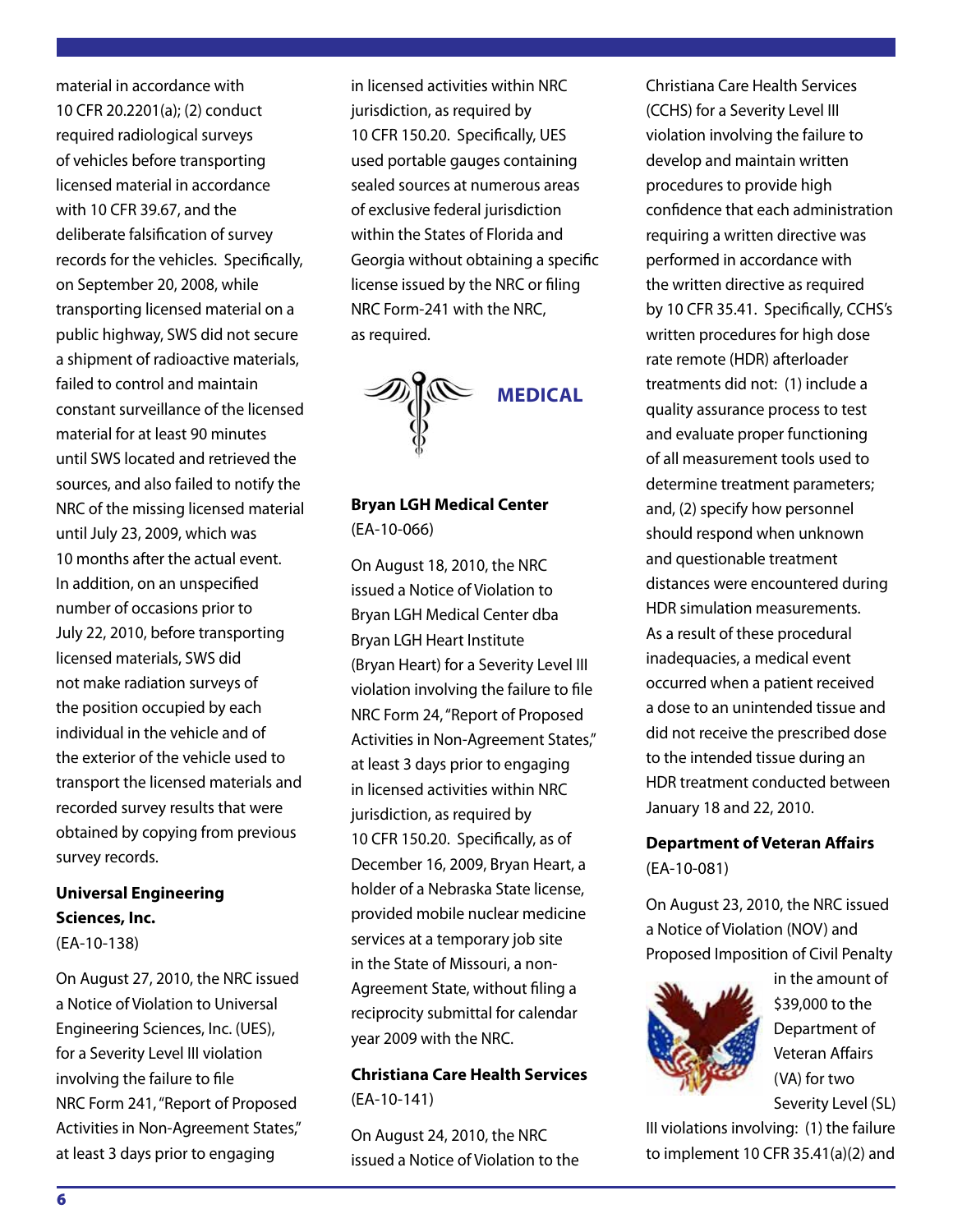10 CFR 35.41(b)(2) requirements for verifying medical treatments, and (2) the failure to implement 10 CFR 35.3045(c) requirements to report a medical event. Additionally, the NOV identifies three examples of 10 CFR 35.41(a)(2) and 35.41(b)(2) violations involving five patients at the VA Boston Healthcare System during 2005, which is also beyond the statute of limitations time period such that a civil penalty was not assessed. Specifically, for the first set of violations assessed a civil penalty, several facilities are identified and involved in multiple examples of the licensee's failure to verify that the administration of permanent prostate brachytherapy implants was in accordance with the written directives: (i) the VA Sierra Nevada Health Care System in Reno, Nevada, between September 29, 2005, and October 12, 2008; (ii) the G.V. (Sonny) Montgomery VA Medical Center in Jackson, Mississippi, between May 2007 and February 2008; and, (iii) the VA Boston Healthcare System in Boston, Massachusetts, on September 27, 2005. Further, the NOV identifies that the second violation assessed a civil penalty occurred on October 10, 2008, at the VA New York Harbor Healthcare System in Brooklyn, New York, where the licensee failed to make a timely medical event report regarding a permanent prostate brachytherapy implant when the data available at the time indicated otherwise, with

the actual treatment dose less than 69 percent of the prescribed dose.

#### **[St. Francis Hospital and](http://adamswebsearch2.nrc.gov/idmws/ViewDocByAccession.asp?AccessionNumber=ML103140671)  [Medical Center](http://adamswebsearch2.nrc.gov/idmws/ViewDocByAccession.asp?AccessionNumber=ML103140671)**  [\(EA-10-171\)](http://adamswebsearch2.nrc.gov/idmws/ViewDocByAccession.asp?AccessionNumber=ML103140671)

On November 10, 2010, the NRC issued a Notice of Violation to St. Francis Hospital and Medical Center (St. Francis) for a Severity Level III violation involving the failure to meet the physical presence requirements of 10 CFR 35.615(f)(2) during high dose radiation (HDR) treatments. Specifically, on July 1, 2010, and other occasions prior to that date, a St. Francis authorized medical physicist was not physically present during initiation and continuation of patient treatments involving the HDR unit.

#### **[Walter Reed Army](http://adamswebsearch2.nrc.gov/idmws/ViewDocByAccession.asp?AccessionNumber=ML102990033)  [Medical Center](http://adamswebsearch2.nrc.gov/idmws/ViewDocByAccession.asp?AccessionNumber=ML102990033)**  [\(EA-10-140\)](http://adamswebsearch2.nrc.gov/idmws/ViewDocByAccession.asp?AccessionNumber=ML102990033)

On October 25, 2010, the NRC issued a Notice of Violation to the Walter Reed Army Medical Center (WRAMC) for two Severity Level III violations. The violations involved the licensee's failure to control and maintain constant surveillance of the licensed material in an unrestricted area as required by 10 CFR 20.1802 and failure to conduct operations so that the dose in any unrestricted area from external sources did not exceed 0.002 rem (0.02 millisievert) in any 1 hour. Specifically, between May 1 and 3, 2010, WRAMC did not control and maintain constant

surveillance of packages containing licensed radioactive materials, which were improperly stored by WRAMC personnel in an unrestricted area under a counter in the concierge workstation, resulting in a dose greater than 0.002 rem in any one hour within the first floor lobby of the WRAMC.

The NRC's enforcement program can be accessed at http://www.nrc.gov/ about-nrc/regulatory/enforcement/ current.html under Recently Issued Significant Enforcement Actions. Documents related to cases can be accessed through the NRC's Agencywide Document Access and Management System (ADAMS) at http://www.nrc.gov/reading-rm/ adams.html. Help in using ADAMS is available by contacting the NRC Public Document Room staff at 301-415-4737 or 1-800-397-4209 or by sending an e-mail to PDR.Resource@nrc.gov.

(Contact: Michele Burgess, FSME, 301-415-5868 or e-mail: Michele.Burgess@nrc.gov)